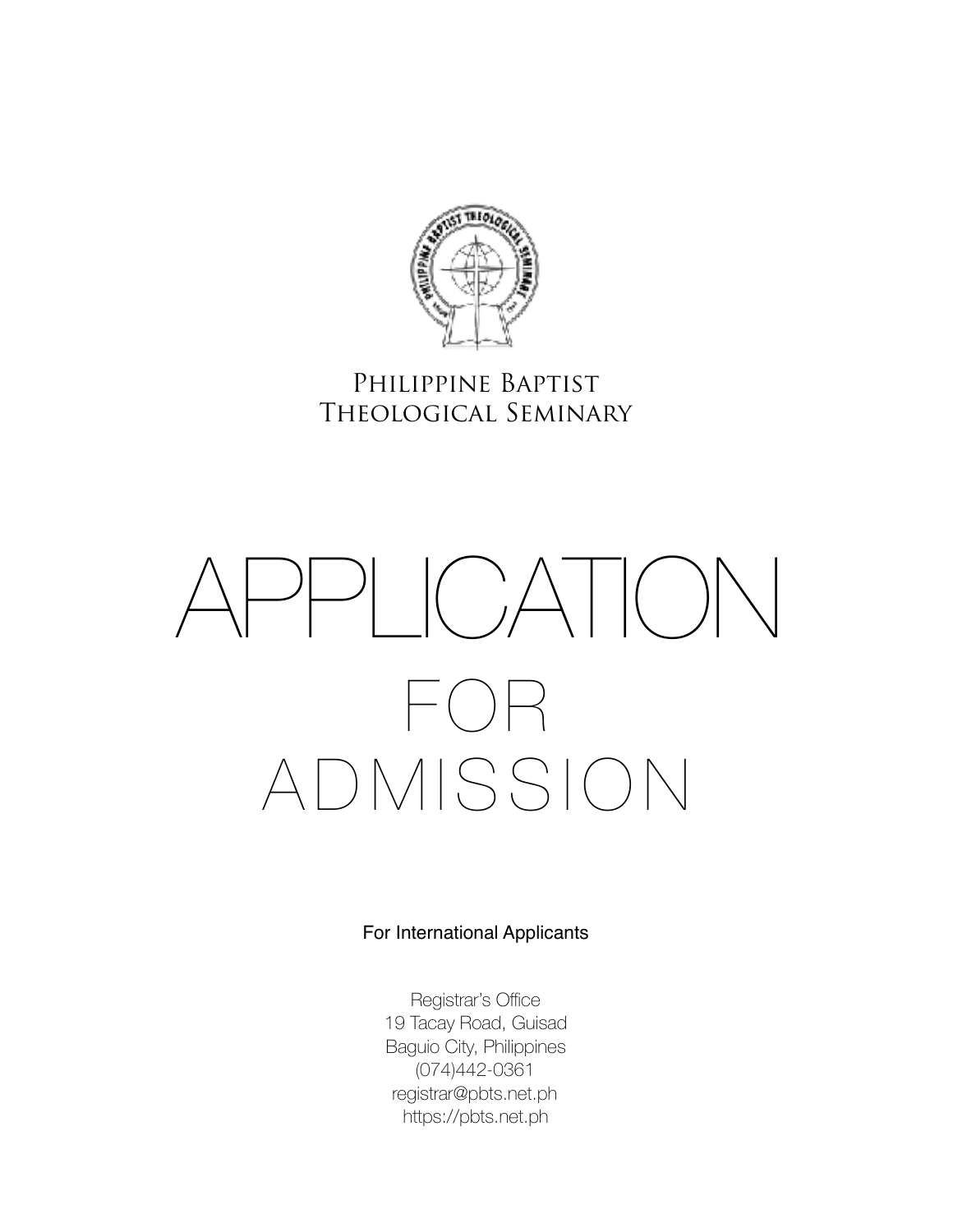# Philippine Baptist Theological Seminary

The Admissions Committee welcomes your application to PBTS. Included in this packet are the forms needed for your application as well as instructions in accomplishing them. Please fill-out the forms carefully and legibly. The application process should be completed, preferably at least one month before the term the student intends to begin.

#### **The Application Checklist for International Applicants**

1. Complete the Application

- ☐ 2x2 Color Photo with White Background
- ☐ Application Form (pages 3 to 5)
- ☐ Application Fee (one-time, non-refundable):**<sup>1</sup>**

 Major Developed Countries (G7)**2**: USD 100 Other Countries: USD 80

- ☐ Church Recommendation Form**3** (pages 6 to 8)
- ☐ Medical Certificate Form (page 9)
- ☐ Three sets of Recommendation Form (page 10-15)**<sup>4</sup>**
- ☐ Official Transcript of Records
- ☐ Marriage Certificate (if married and spouse is coming with applicant)
- ☐ Children's Birth Certificates (If coming with applicant)
- ☐ Valid Passport
- ☐ Essay on conversion, service, and call to the ministry

□ English Exam Result (For Non-Native English Speaker): <br>□ Date Taken: **Notes:** 

- 1. Payment can be made through bank deposit. Please deposit the amount to Bank of Philippine Islands (BPI) Account number 0561-0297-68. Then email the scanned deposit slip to registrar@pbts.net.ph or fax it to +63-74-445-5462.
- 2. Based on the list released by UN: Canada, Japan, France, Germany, Italy, United Kingdom, and United States (Source: http://www.un.org/en/development/desa/policy/wesp/wesp\_current/2014wesp\_country\_classification.pdf)
- 3. This recommendation must be by vote of the congregation and not just from the pastor or church secretary. The applicant should have been an active member of the recommending church for at least one year before entering the Seminary. Some circumstances, clearly explained, may allow exceptions to this one-year rule on faculty approval.
- 4. Each of this will be accomplished and mailed directly to PBTS by three individuals who are not relatives of the applicant.

#### 2. Submit the Application

☐ Direct all materials to

#### **The Registrar**

 Philippine Baptist Theological Seminary 19 Tacay Road, Guisad, Baguio City, 2600 registrar@pbts.net.ph

- 3. Wait for your Notice of Approval from the Admissions Committee
- 4. Make arrangements for seminary housing
	- ☐ Seminary Housing Application Form (page 16)

#### **The Admission Procedure**

#### **ELIGIBILITY**

An applicant for admission to PBTS is expected to display the following characteristics:

- 1. commitment to Christian service on the basis of a divine call;
- 2. good standing in the home church, community, and church as evidenced by a letter of recommendation from his/her local church;
- 3. good physical health, as evidenced by a thorough medical examination that includes a chest x-ray.
- 4. For those applying for admission to a Master's degree program, an applicant must have completed a college degree.
- 5. Those who have completed at least 74 college units, including 12 in English, or have completed at least a two-year vocational course, including 12 units in English; or have finished K-12 are qualified for admission to any Bachelor's degree program.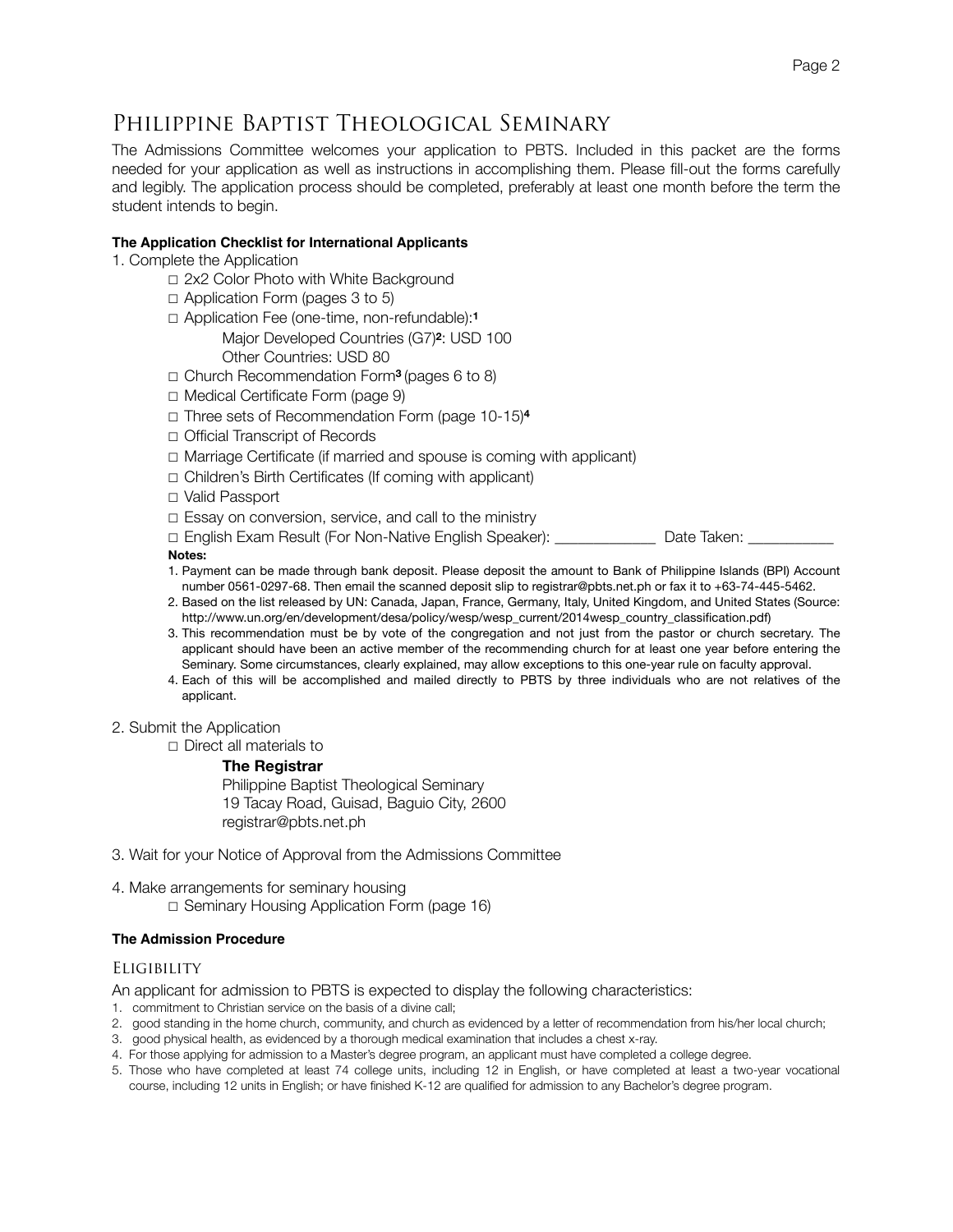

Philippine Baptist

# **THEOLOGICAL SEMINARY Application Form**

# Applicant Information

| Full name                          |         |                                                                        |                                  |             |                            |                   |
|------------------------------------|---------|------------------------------------------------------------------------|----------------------------------|-------------|----------------------------|-------------------|
| last or family                     |         |                                                                        | first                            | middle      | maiden (if applicable)     |                   |
| Home address                       |         |                                                                        |                                  |             |                            |                   |
|                                    |         | apartment/box/street number                                            |                                  | Village     | Municipality/City          |                   |
|                                    |         |                                                                        |                                  | Citizenship |                            |                   |
| Province/State                     | Country | Zip                                                                    |                                  |             | Country                    |                   |
| <b>Email Address</b>               |         |                                                                        |                                  |             | Telephone                  |                   |
| Applicant's Date of Birth          | month   | day                                                                    | year                             |             | Applicant's Place of Birth | Town/City/Country |
| <b>Applicant's Marital Status:</b> |         | $\Box$ Single<br>$\Box$ Annulled<br>$\Box$ Re-married $\Box$ Separated | $\Box$ Married<br>$\Box$ Widowed |             | Gender: $\Box$ Male        | $\Box$ Female     |

# Educational Information

| <b>High School</b> |                |         |                |
|--------------------|----------------|---------|----------------|
|                    | Name of School | Address | Year Graduated |

Education beyond high school. Please list all institutions attended including bible school, college, university, seminary, and professional (technical-vocational) training. You may use a separate sheet of paper if needed.

| name of institution - do not abbreviate | Address | dates attended | degree conferred with Special Order No. |
|-----------------------------------------|---------|----------------|-----------------------------------------|
| name of institution - do not abbreviate | Address | dates attended | degree conferred with Special Order No. |
| name of institution - do not abbreviate | Address | dates attended | degree conferred with Special Order No. |
| name of institution - do not abbreviate | Address | dates attended | degree conferred with Special Order No. |
| name of institution - do not abbreviate | Address | dates attended | degree conferred with Special Order No. |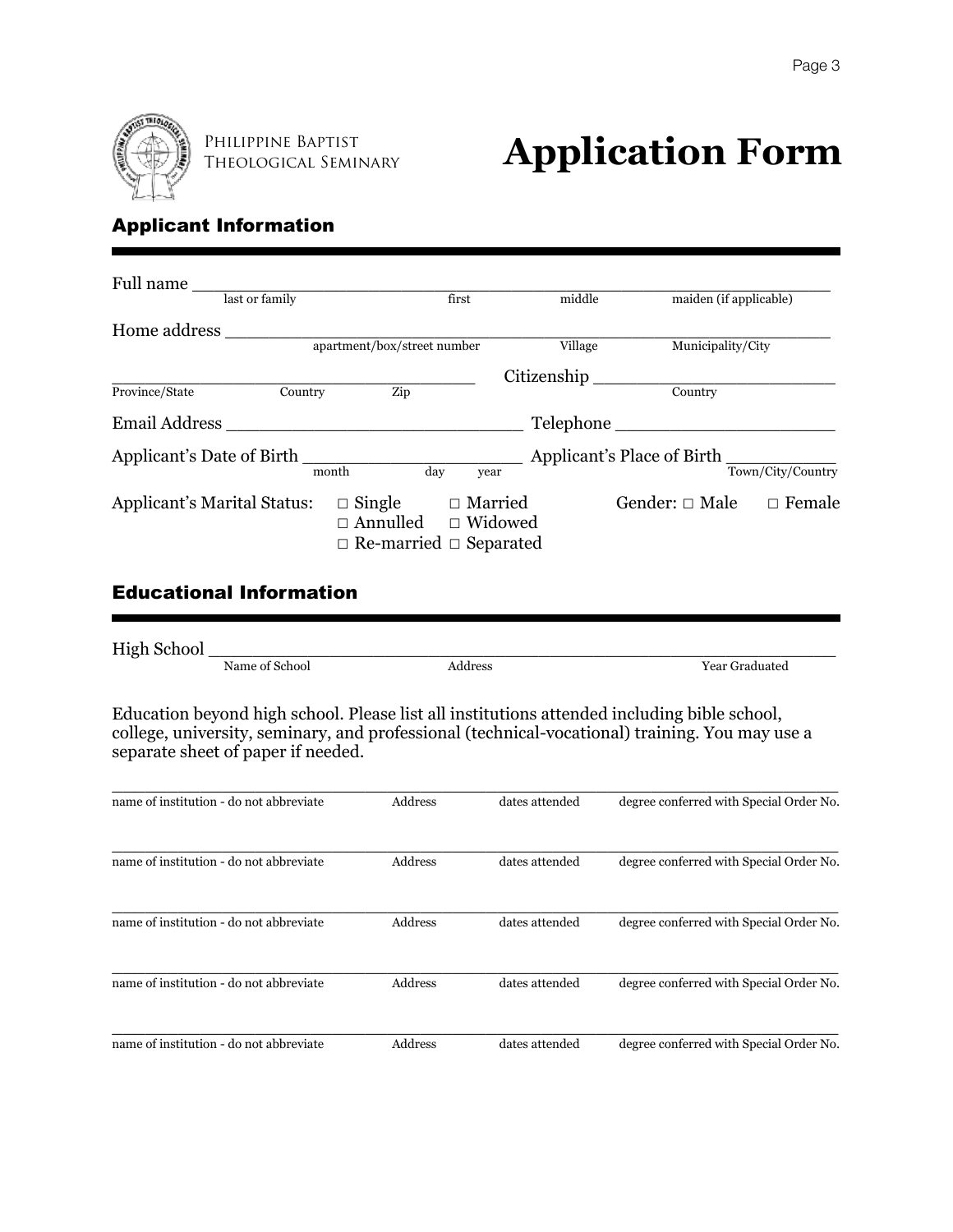# Church Information

What is your current church membership?

| name of church - do not abbreviate                                                            |                                                                                               | <b>Mailing Address</b>                                                                                                             |  |  |
|-----------------------------------------------------------------------------------------------|-----------------------------------------------------------------------------------------------|------------------------------------------------------------------------------------------------------------------------------------|--|--|
| phone                                                                                         | name of Pastor                                                                                | date of membership                                                                                                                 |  |  |
| $\Box$ Yes<br>$\Box$ No                                                                       |                                                                                               | Is the church that holds your membership affiliated with the Southern Baptist Convention?                                          |  |  |
|                                                                                               |                                                                                               |                                                                                                                                    |  |  |
|                                                                                               | <b>Purpose in Seeking Seminary Education</b>                                                  |                                                                                                                                    |  |  |
|                                                                                               |                                                                                               |                                                                                                                                    |  |  |
| preferred)                                                                                    | What is your desired ministry (indicate order of preference: 1,2, etc 1 being the most        |                                                                                                                                    |  |  |
| $\Box$ Pastorate                                                                              | $\Box$ Music Ministry                                                                         | $\Box$ Counseling                                                                                                                  |  |  |
|                                                                                               | $\Box$ Church Planting $\Box$ Church Administration                                           | $\Box$ Evangelism                                                                                                                  |  |  |
|                                                                                               | $\Box$ Christian Education $\Box$ Chaplaincy                                                  | $\Box$ Missions                                                                                                                    |  |  |
|                                                                                               |                                                                                               |                                                                                                                                    |  |  |
|                                                                                               |                                                                                               |                                                                                                                                    |  |  |
| <b>Registration Information</b>                                                               |                                                                                               |                                                                                                                                    |  |  |
| $\Box$ First<br>$\Box$ Second                                                                 | Please indicate the semester in which you plan to begin your study<br>$\Box$ Summer Institute | Year: $\qquad \qquad$                                                                                                              |  |  |
| Please indicate student status:<br>$\Box$ New                                                 |                                                                                               |                                                                                                                                    |  |  |
| Location:<br>$\Box$ Baguio Campus                                                             |                                                                                               |                                                                                                                                    |  |  |
|                                                                                               |                                                                                               | $\square\text{ Extension Center:}\xspace{3mm} \underline{\hspace{2mm}}\text{See www.pbts.net.php/extension for current locations}$ |  |  |
|                                                                                               | Check the <i>one</i> program to which you are applying admission:                             | $\Box$ Master of Church Music                                                                                                      |  |  |
|                                                                                               |                                                                                               | $\Box$ Master of Arts in Missiology                                                                                                |  |  |
| $\Box$ Master of Divinity<br>$\Box$ Master of Arts in Ministry<br>$\Box$ Bachelor of Theology |                                                                                               | $\Box$ Bachelor of Church Music                                                                                                    |  |  |

1. Please attach to your application an essay that describes in detail the following areas regarding your family and ministry (you may use as many sheets of paper as you need for this essay):

| a. home and religious background c. experience in the ministry |                                               |
|----------------------------------------------------------------|-----------------------------------------------|
| b. call to the ministry                                        | d. reasons for desiring theological education |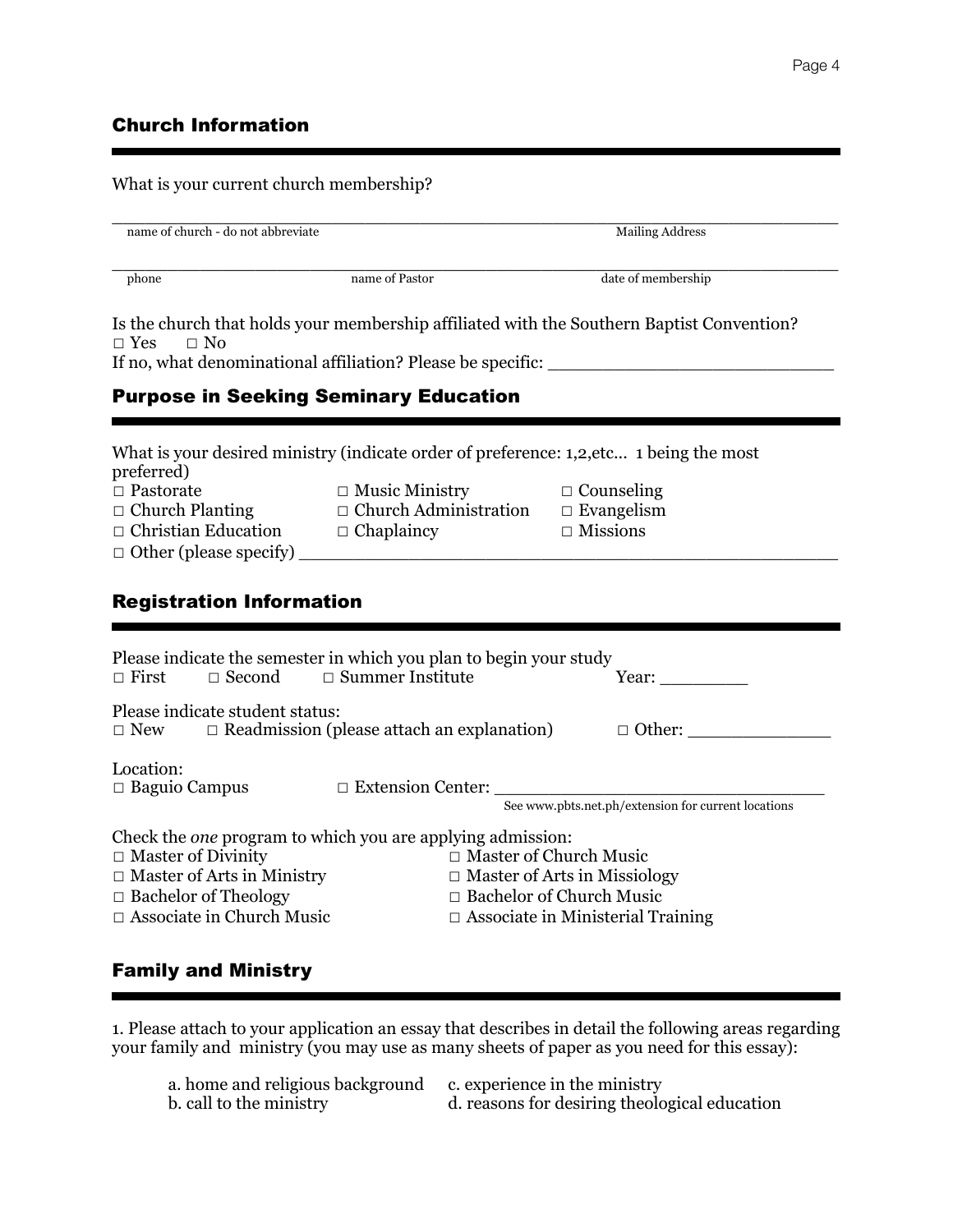### Financial Arrangements

1. How do you plan to support your seminary education?

### Personal Information

| Spouse's name:   |       |               |       |      |               |     |
|------------------|-------|---------------|-------|------|---------------|-----|
|                  | last  |               | first |      | middle        |     |
| Date of marriage |       |               |       |      |               |     |
|                  | month | day           | year  |      |               |     |
| Children:        |       |               |       |      |               |     |
|                  | name  | date of birth | m/f   | name | date of birth | m/f |
|                  |       |               |       |      |               |     |
|                  | name  | date of birth | m/f   | name | date of birth | m/f |
|                  |       |               |       |      |               |     |
|                  | name  | date of birth | m/f   | name | date of birth | m/f |

Have you ever had serious illness or injury which interrupted your schooling? Please explain.

Have you ever been refused admission by or dismissed from a theological or other schools?

#### **Waiver**

PBTS reserves the right to request information from your present or former pastor or convention leader or other persons. In order to assure complete objectivity, it is helpful if you waive your right to access to letters of reference. Please indicate your decision. Those from whom references are requested will be notified of your decision.

☐ I hereby waive my right of access to letters of reference that PBTS receives.

☐ I do not waive my right of access to letters of reference that PBTS receives.

 $\text{Single} \color{red} \texttt{Signed} \color{red} \texttt{[1]} \color{black} \texttt{[2]} \color{black} \texttt{[3]} \color{black} \texttt{[4]} \color{black} \texttt{[5]} \color{black} \texttt{[6]} \color{black} \texttt{[6]} \color{black} \texttt{[6]} \color{black} \texttt{[6]} \color{black} \texttt{[6]} \color{black} \texttt{[6]} \color{black} \texttt{[6]} \color{black} \texttt{[6]} \color{black} \texttt{[7]} \color{black} \texttt{[8]} \color{black} \texttt{[6]} \color{black} \texttt{[7$ 

#### **Statement**

If admitted to study at the Philippine Baptist Theological Seminary, I pledge to live in harmony with the purposes and objectives of the school as stipulated in the Student Handbook and Catalog. I understand the Seminary reserves the right to request a student to withdraw at any time.

Applicant's Signature

Applicant's Signature

Signed \_\_\_\_\_\_\_\_\_\_\_\_\_\_\_\_\_\_\_\_\_\_\_\_ Date \_\_\_\_\_\_\_\_\_\_\_\_\_\_\_\_\_\_\_\_\_\_\_\_\_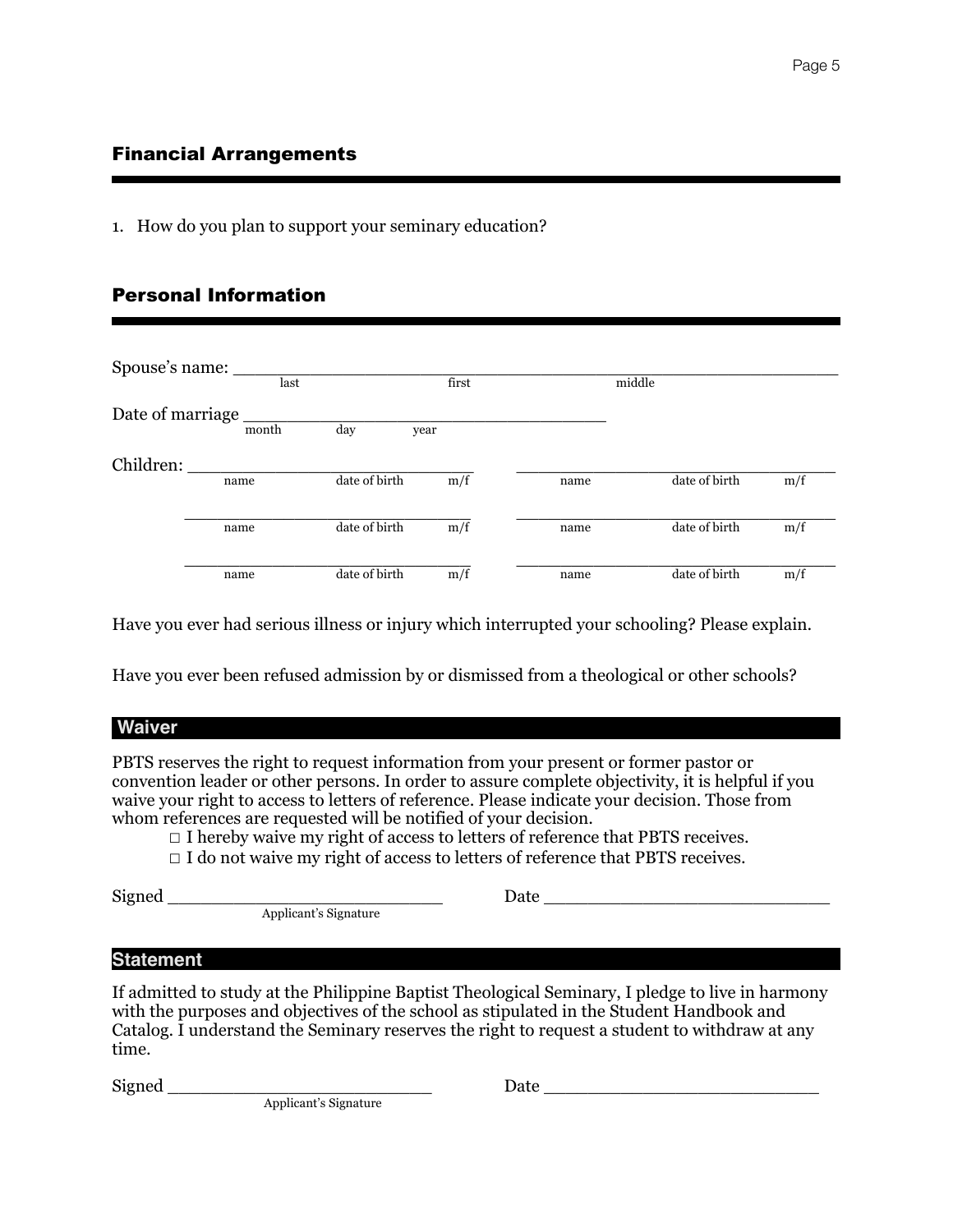

Philippine Baptist Theological Seminary

# **Church Recommendation**

#### **To the Applicant**

Please complete this section before giving it to your church pastor.

Application for the year ☐ First Semester ☐ Second Semester ☐ Summer Institute

| Name      |               |           |           |          |          |
|-----------|---------------|-----------|-----------|----------|----------|
| Address   |               |           |           |          |          |
| House no. | <b>Street</b> | Baranggay | City      | Province | Zip Code |
| Telephone |               |           |           |          |          |
|           |               | landline  | cellphone |          | work     |
| Email     |               |           |           |          |          |

#### **To the Pastor**

The student named above is applying for admissions to Philippine Baptist Theological Seminary. We are committed to training Godcalled and church-affirmed men and women for Christian ministry. Your recommendation is valuable in evaluating the qualifications of this candidate. After completing the form, mail it directly to: THE REGISTRAR, P.O. BOX 7, BAGUIO CITY 2600, PHILIPPINES.

Please complete the following sections.

| A. About the Applicant<br>1. How long have you known the applicant?                                                                                   | Years       | Months           |        |
|-------------------------------------------------------------------------------------------------------------------------------------------------------|-------------|------------------|--------|
| 2. How well do you know the applicant? $\Box$ Casually                                                                                                | $\Box$ Well | $\Box$ Very Well |        |
| 3. How long has the applicant been a member of your church?                                                                                           |             | Years            | Months |
| 3a. How did the applicant gain membership?<br>$\Box$ By baptism Date baptized<br>$\Box$ By transfer Date transferred<br>$\Box$ By profession of faith |             |                  |        |

4. Describe the applicant's involvement in the local church. Please be detailed [for example, leadership positions and year(s) held]. Please use a separate sheet if the space below is not enough.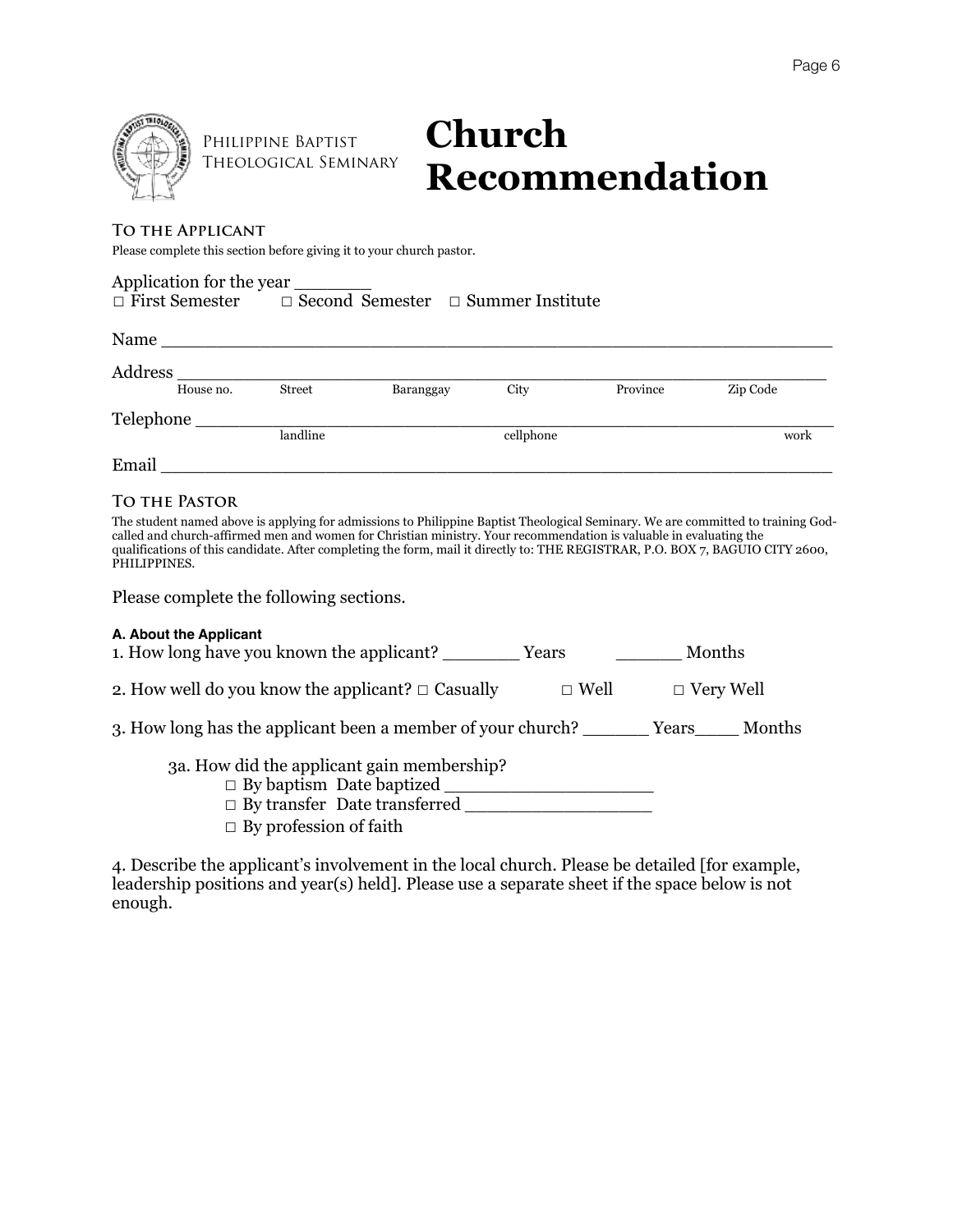#### **B. Ability of the applicant**

- ☐ Preaching ☐ Administration ☐ Music
- $\Box$  Teaching  $\Box$  Counseling  $\Box$  Others
- 2. In regards to potential in Christian ministry, how do you rate the applicant? ☐ Excellent ☐ Very Good ☐ Good ☐ Poor

3. Is the applicant the type whom you would be willing to call as pastor or worker of your church once seminary training is completed?  $□$  Yes  $□$  No  $□$  Maybe

4. Using the scale of 1 to 5, with 5 as the highest, please rate the applicant in the following areas:

a. Achievement *Does the applicant display the ability to formulate, execute, and carry out plans to completion?* 

b. Emotional adjustment *Does the applicant maintain a balanced and self-controlled life?* 

c. Intelligence *Does the applicant possess high mental capacity?* 

d. Leadership *Does the applicant display the ability to influence and inspire others?* 

e. Perseverance *How does the applicant handle difficulties in a given task?* 

f. Physical condition \_\_\_\_\_ *Is the applicant healthy and able to cope with seminary studies?* 

**C. Aiding the Applicant**

1. How will the applicant meet his/her financial needs?

| $\Box$ Help from the family | $\Box$ Help from the church |
|-----------------------------|-----------------------------|
| $\Box$ Help from friends    | $\Box$ Personal savings     |
| $\Box$ Others               |                             |

2. If the church decides to help the applicant, please indicate the amount and the frequency Amount \_\_\_\_\_\_\_\_\_\_\_\_\_

| $\Box$ quarterly<br>annual | $\Box$ semi-annual | $\Box$ monthly |
|----------------------------|--------------------|----------------|
|----------------------------|--------------------|----------------|

3. The financial help will be sent:  $\Box$  through the school  $\Box$  directly to the student

g. Sensitivity \_\_\_\_\_ *How well does the applicant display sensitivity to how others feel?* 

h. Self-image *How well does the applicant see him/her self?* 

i. Sociability/Friendliness *Does the applicant show capability of identifying with different groups of people?* 

j. Teachability \_\_\_\_\_ *How well does the applicant respond to teaching moments?* 

k. Teamwork *Does the applicant show an ability to work with others well?*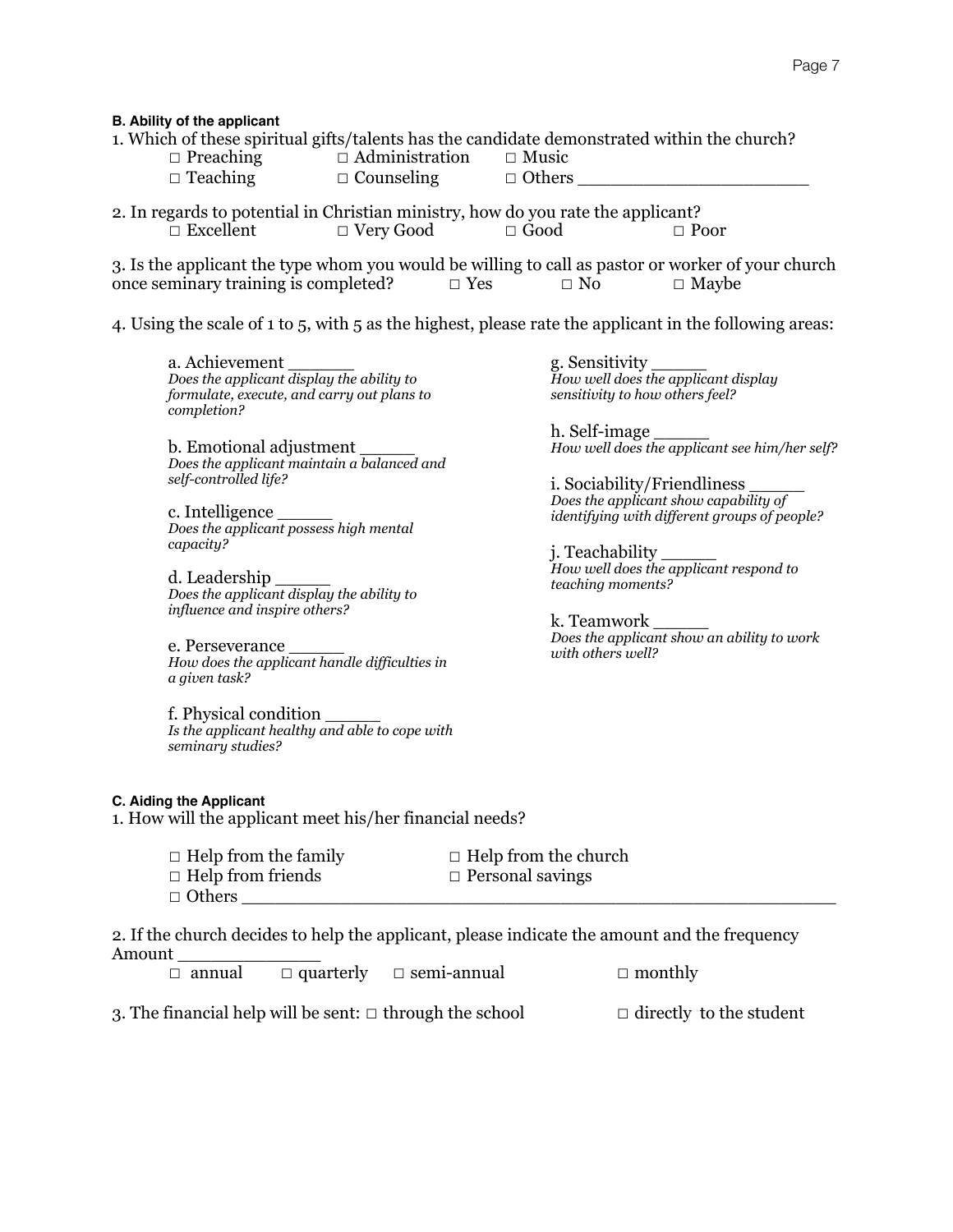# **CHURCH ACTION**

*Approved for recommendation by the church during its regular/special business meeting held on*

|  | month day year                                        |                                                                                       |  |
|--|-------------------------------------------------------|---------------------------------------------------------------------------------------|--|
|  | Approved by (Please check if you are not the pastor): | $\Box$ Elder $\Box$ Chairman of the Board $\Box$ Chairman of the Deacons $\Box$ Other |  |
|  |                                                       |                                                                                       |  |
|  |                                                       |                                                                                       |  |
|  |                                                       |                                                                                       |  |
|  |                                                       |                                                                                       |  |
|  |                                                       |                                                                                       |  |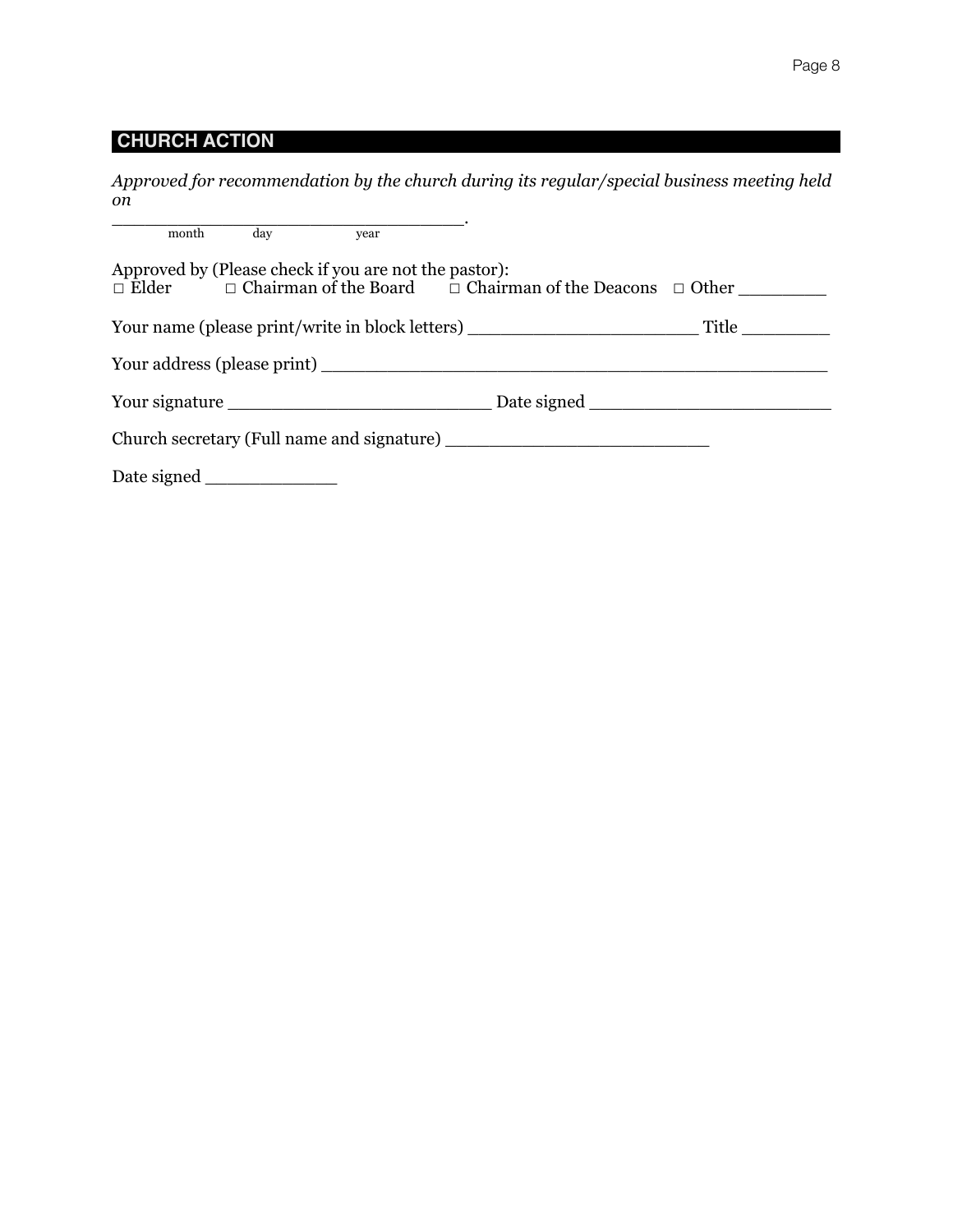

Theological Seminary

# **PHILIPPINE BAPTIST**<br>THEOLOGICAL SEMINARY Medical Certificate

# Basic Information

| Gender: $\Box$ Male $\Box$ Female<br>General appearance                                                                                              |  |  | Height (cm)<br>Hemoglobin |  | Weight $\_\_\_\_\_\_\_\_\_\_\$<br>Blood pressure |  |
|------------------------------------------------------------------------------------------------------------------------------------------------------|--|--|---------------------------|--|--------------------------------------------------|--|
| At any time has there been contact with active Tuberculosis/Hepatitis where applicant lived or<br>worked? ______<br>If yes, explain                  |  |  |                           |  |                                                  |  |
| Check if applicant has ever received treatment for:<br>$\Box$ Allergy $\Box$ Tuberculosis $\Box$ Hepatitis A $\Box$ Hepatitis B $\Box$ Typhoid Fever |  |  |                           |  |                                                  |  |

# Required Laboratory Tests

Chest X-ray (Please attach report on findings). I recommend

Urinalysis (Please attach report on findings). I recommend

The applicant has the following abnormal conditions not mentioned above:

### Recommendation

| work?   | $\Box$ Yes | $\Box$ No                                                                          | Based on your professional opinion, is the applicant physically qualified to do part-time physical |
|---------|------------|------------------------------------------------------------------------------------|----------------------------------------------------------------------------------------------------|
|         |            | Do you recommend the applicant for admission to PBTS?                              | $\Box$ Yes $\Box$ No                                                                               |
|         |            | Please add any further information that will be helpful to the seminary physician. |                                                                                                    |
|         |            | Examining physician                                                                | License no.                                                                                        |
| Address |            |                                                                                    |                                                                                                    |

*This form should be mailed by the examining physician directly to*  THE REGISTRAR P.O. Box 7, Baguio City, 2600 Philippines.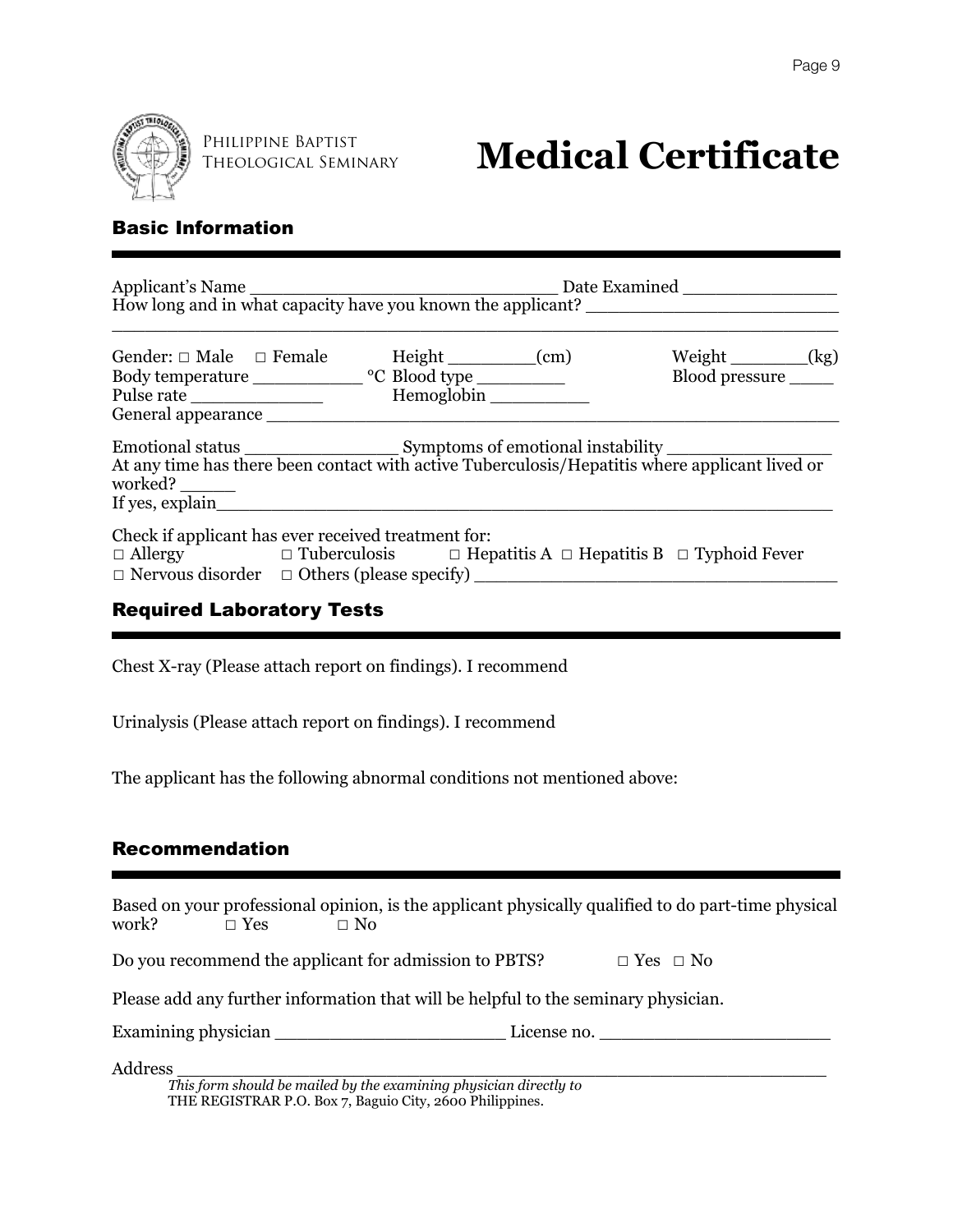# Recommendation for Admission

## to The Philippine Baptist Theological Seminary

#### Applicant's Name: \_\_\_\_\_\_\_\_\_\_\_\_\_\_\_\_\_\_\_\_\_\_\_\_\_\_\_\_\_\_\_\_\_\_\_\_\_\_\_\_\_\_\_\_\_\_\_\_\_\_\_\_\_\_\_\_\_\_\_\_\_\_\_\_\_\_\_\_\_\_\_\_\_\_\_\_\_

\_\_\_\_\_\_\_\_\_\_

This form is confidential. It will become the property of PBTS and will not be returned to the student. Should the applicant be denied application or otherwise not enroll, PBTS is neither obliged to disclose the contents of the application to the applicant nor release any information to a party legally unrelated to the school unless required to do so. Upon enrollment, the application form becomes a part of the student's permanent academic record.

|                       | To be completed by Recommender (family members are not acceptable) |
|-----------------------|--------------------------------------------------------------------|
| Please print legibly. |                                                                    |

| Recommender's name                                                      |  |
|-------------------------------------------------------------------------|--|
|                                                                         |  |
|                                                                         |  |
|                                                                         |  |
|                                                                         |  |
| Please indicate your understanding of the applicant's ministerial goals |  |
|                                                                         |  |
|                                                                         |  |
|                                                                         |  |

Please evaluate the applicant in the following areas. Make comments on the back of this sheet for any Below Average or Poor responses. Feel free to use that space for other comments. Legend: 1-Poor | 2-Below Average | 3-Average | 4-Above Average | 5-Outstanding | N-No Information

| N                                              |
|------------------------------------------------|
| N                                              |
| N                                              |
| N                                              |
| N                                              |
| N                                              |
| N                                              |
| N                                              |
| N                                              |
| N                                              |
|                                                |
| 5<br>5<br>5<br>5<br>5<br>5<br>5<br>5<br>5<br>5 |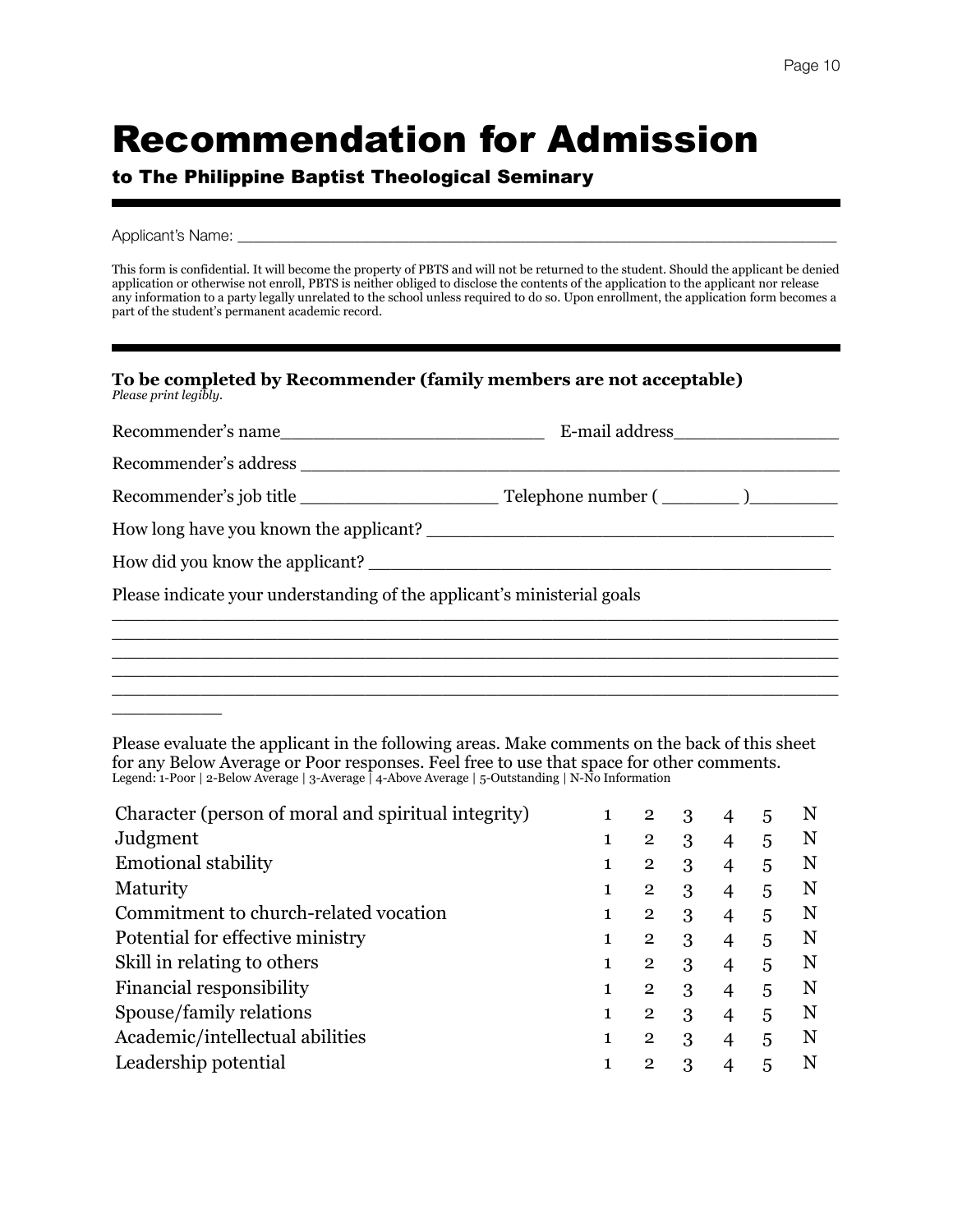Do you know of any physical, mental or emotional problems which might hinder effective work in Christian ministry?  $\Box$  res  $\Box$  no If ves, please elaborate.  $\Box$  no If yes, please elaborate.

Do you know of any physical, mental or emotional problems which might hinder the applicant's academic progress?  $\Box$  yes  $\Box$  no If yes, please elaborate.

Do you know of any personal habits (sexual behavior, drug/alcohol use) or personal prejudices which might hamper service in a church-related position?  $□$  yes  $□$  no If yes, please elaborate.

How do you perceive the attitude of the applicant's spouse/fiancé toward seminary education and vocational Christian ministry?

| $\Box$ Very positive  | $\Box$ Positive, with some reservations |
|-----------------------|-----------------------------------------|
| $\Box$ Neutral        | $\Box$ Negative                         |
| $\Box$ Not applicable | Please elaborate                        |

Would you recommend this person to a church-related position upon completion of seminary training?  $□$  yes  $□$  no

Do you recommend this person for admission? ☐ yes ☐ no

If yes, please check one: ☐ With confidence ☐ With some reservations ☐ With reluctance

What characteristics do you consider to be the greatest strengths or talents of the applicant?

What characteristics do you consider to be the greatest weaknesses of the applicant?

Additional Comments:

Recommender's Signature Date

\_\_\_\_\_\_\_\_\_\_\_\_\_\_\_\_\_\_\_\_\_\_\_\_\_\_\_\_\_\_\_\_\_\_\_\_\_\_\_\_\_\_\_\_\_\_\_\_\_\_\_\_\_\_\_\_\_\_\_\_\_\_\_\_\_\_

Thank you for your thoughtful responses. Please return this form to: **The Registrar** Philippine Baptist Theological Seminary 19 Tacay Road, Guisad Baguio City, 2600 Philippines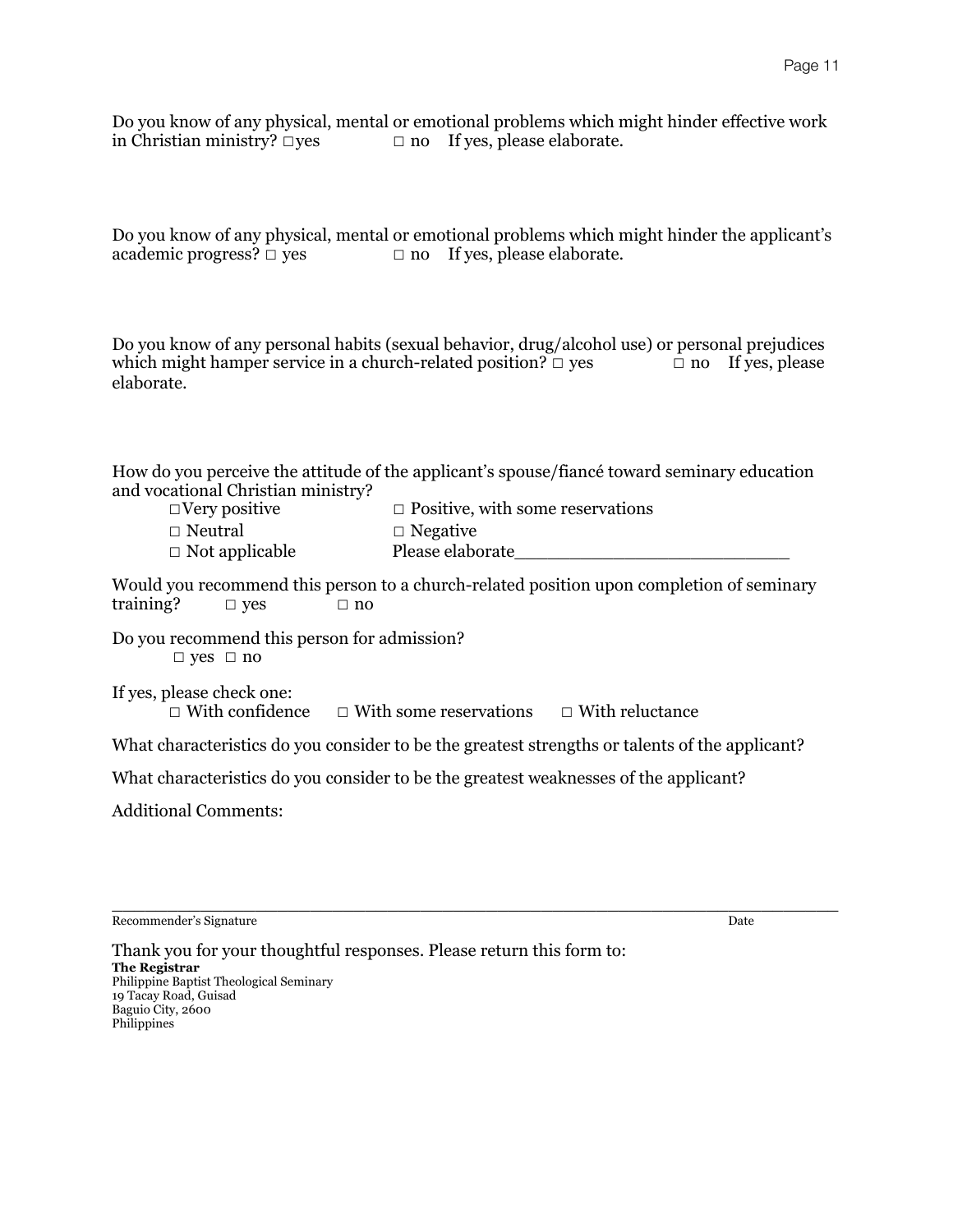# Recommendation for Admission

## to The Philippine Baptist Theological Seminary

#### Applicant's Name: \_\_\_\_\_\_\_\_\_\_\_\_\_\_\_\_\_\_\_\_\_\_\_\_\_\_\_\_\_\_\_\_\_\_\_\_\_\_\_\_\_\_\_\_\_\_\_\_\_\_\_\_\_\_\_\_\_\_\_\_\_\_\_\_\_\_\_\_\_\_\_\_\_\_\_\_\_

\_\_\_\_\_\_\_\_\_\_

This form is confidential. It will become the property of PBTS and will not be returned to the student. Should the applicant be denied application or otherwise not enroll, PBTS is neither obliged to disclose the contents of the application to the applicant nor release any information to a party legally unrelated to the school unless required to do so. Upon enrollment, the application form becomes a part of the student's permanent academic record.

| To be completed by Recommender (family members are not acceptable) |  |
|--------------------------------------------------------------------|--|
| Please print legibly.                                              |  |

| Recommender's name                                                      |  |
|-------------------------------------------------------------------------|--|
|                                                                         |  |
|                                                                         |  |
|                                                                         |  |
| How did you know the applicant?                                         |  |
| Please indicate your understanding of the applicant's ministerial goals |  |
|                                                                         |  |
|                                                                         |  |
|                                                                         |  |

Please evaluate the applicant in the following areas. Make comments on the back of this sheet for any Below Average or Poor responses. Feel free to use that space for other comments. Legend: 1-Poor | 2-Below Average | 3-Average | 4-Above Average | 5-Outstanding | N-No Information

| Character (person of moral and spiritual integrity) | 1 | $\overline{2}$ | 3 | 4                        | 5 | N |
|-----------------------------------------------------|---|----------------|---|--------------------------|---|---|
| Judgment                                            |   | $\overline{2}$ | 3 |                          | 5 | N |
| <b>Emotional stability</b>                          |   | $\mathbf{2}$   | 3 | 4                        | 5 | N |
| Maturity                                            |   | $\overline{2}$ | 3 | 4                        | 5 | N |
| Commitment to church-related vocation               |   | $\overline{2}$ | 3 |                          | 5 | N |
| Potential for effective ministry                    |   | $\mathbf{2}$   | 3 | $\overline{4}$           | 5 | N |
| Skill in relating to others                         |   | $\overline{2}$ | 3 | $\overline{4}$           | 5 | N |
| Financial responsibility                            |   | $\overline{2}$ | 3 |                          | 5 | N |
| Spouse/family relations                             |   | $\overline{2}$ | 3 | $\overline{\mathcal{A}}$ | 5 | N |
| Academic/intellectual abilities                     |   | $\overline{2}$ | 3 | $\overline{\mathcal{A}}$ | 5 | N |
| Leadership potential                                |   | $\mathbf{2}$   | 3 |                          |   | N |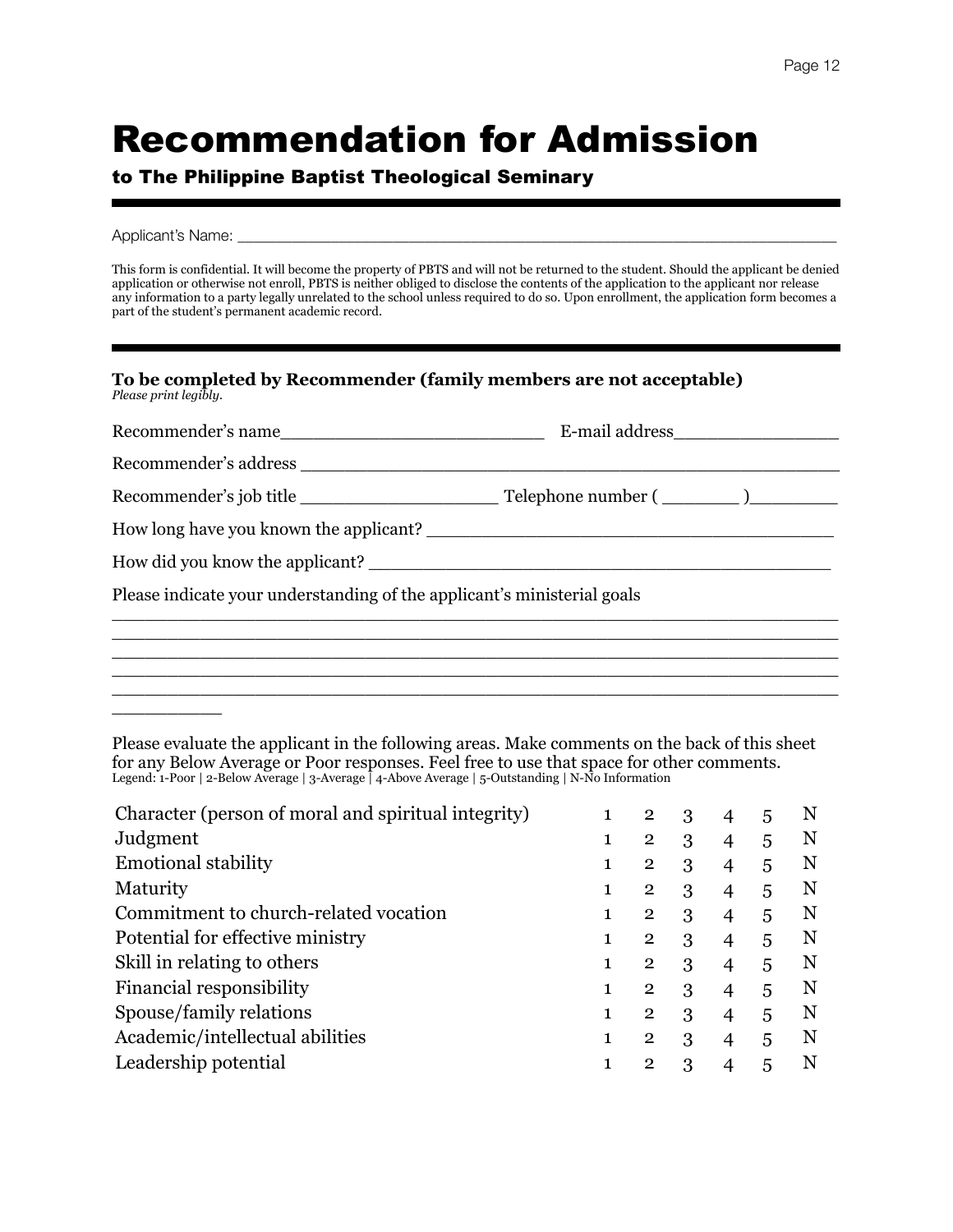Do you know of any physical, mental or emotional problems which might hinder effective work in Christian ministry?  $\Box$  res  $\Box$  no If ves, please elaborate.  $\Box$  no If yes, please elaborate.

Do you know of any physical, mental or emotional problems which might hinder the applicant's academic progress?  $\Box$  yes  $\Box$  no If yes, please elaborate.

Do you know of any personal habits (sexual behavior, drug/alcohol use) or personal prejudices which might hamper service in a church-related position?  $□$  yes  $□$  no If yes, please elaborate.

How do you perceive the attitude of the applicant's spouse/fiancé toward seminary education and vocational Christian ministry?

| $\Box$ Very positive  | $\Box$ Positive, with some reservations |
|-----------------------|-----------------------------------------|
| $\Box$ Neutral        | $\Box$ Negative                         |
| $\Box$ Not applicable | Please elaborate                        |

Would you recommend this person to a church-related position upon completion of seminary training?  $□$  yes  $□$  no

Do you recommend this person for admission? ☐ yes ☐ no

If yes, please check one: ☐ With confidence ☐ With some reservations ☐ With reluctance

What characteristics do you consider to be the greatest strengths or talents of the applicant?

What characteristics do you consider to be the greatest weaknesses of the applicant?

Additional Comments:

Recommender's Signature Date

\_\_\_\_\_\_\_\_\_\_\_\_\_\_\_\_\_\_\_\_\_\_\_\_\_\_\_\_\_\_\_\_\_\_\_\_\_\_\_\_\_\_\_\_\_\_\_\_\_\_\_\_\_\_\_\_\_\_\_\_\_\_\_\_\_\_

Thank you for your thoughtful responses. Please return this form to: **The Registrar** Philippine Baptist Theological Seminary 19 Tacay Road, Guisad Baguio City, 2600 Philippines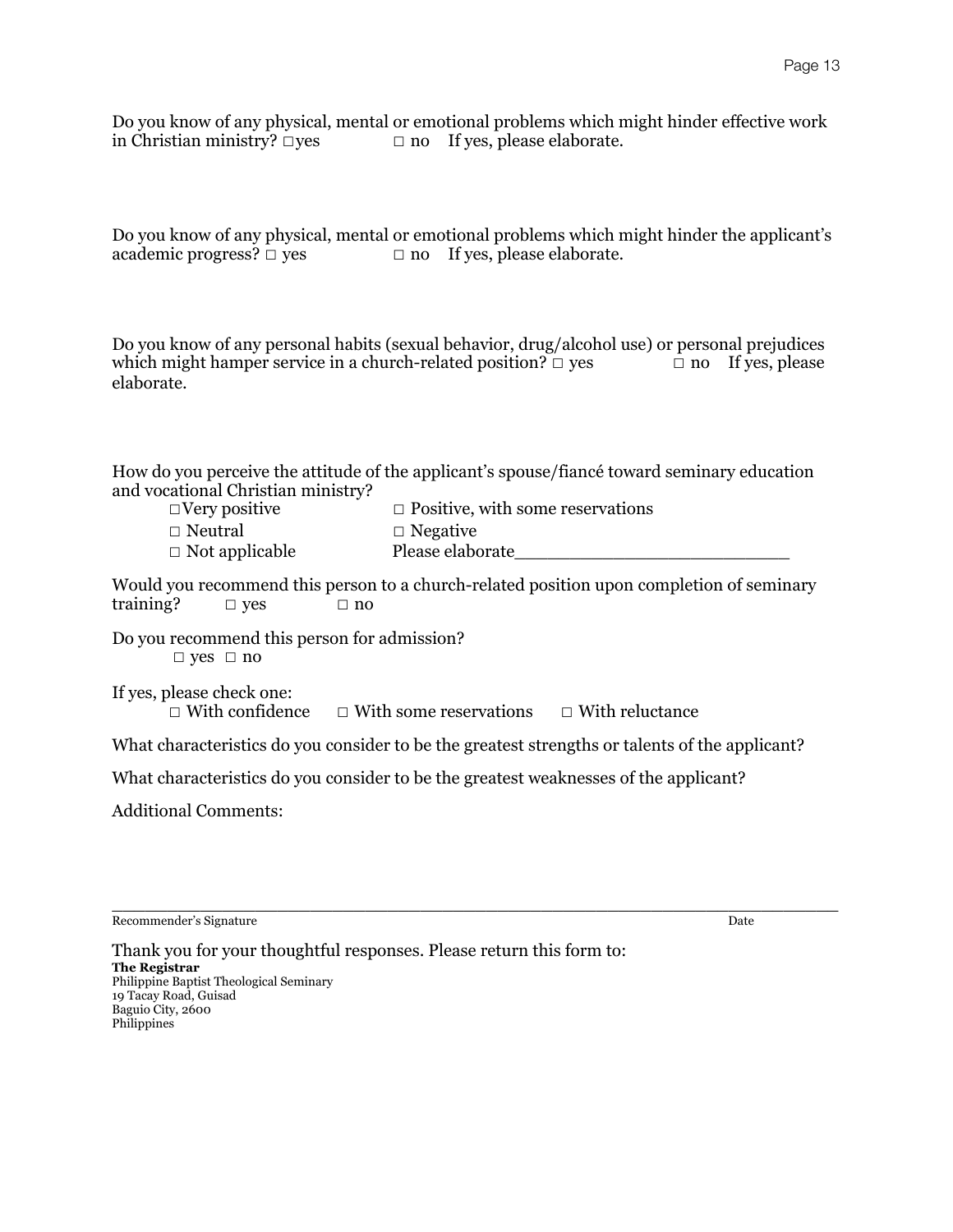# Recommendation for Admission

## to The Philippine Baptist Theological Seminary

#### Applicant's Name: \_\_\_\_\_\_

\_\_\_\_\_\_\_\_\_\_

This form is confidential. It will become the property of PBTS and will not be returned to the student. Should the applicant be denied application or otherwise not enroll, PBTS is neither obliged to disclose the contents of the application to the applicant nor release any information to a party legally unrelated to the school unless required to do so. Upon enrollment, the application form becomes a part of the student's permanent academic record.

| To be completed by Recommender (family members are not acceptable) |  |  |
|--------------------------------------------------------------------|--|--|
| Please print legibly.                                              |  |  |

| Recommender's name                                                      |  |
|-------------------------------------------------------------------------|--|
|                                                                         |  |
|                                                                         |  |
|                                                                         |  |
|                                                                         |  |
| Please indicate your understanding of the applicant's ministerial goals |  |
|                                                                         |  |
|                                                                         |  |
|                                                                         |  |

Please evaluate the applicant in the following areas. Make comments on the back of this sheet for any Below Average or Poor responses. Feel free to use that space for other comments. Legend: 1-Poor | 2-Below Average | 3-Average | 4-Above Average | 5-Outstanding | N-No Information

| Character (person of moral and spiritual integrity) | 1 | $\overline{2}$ | 3 |                          | 5 | N |
|-----------------------------------------------------|---|----------------|---|--------------------------|---|---|
| Judgment                                            |   | $\overline{2}$ | 3 |                          | 5 | N |
| <b>Emotional stability</b>                          |   | $\overline{2}$ | 3 | $\overline{4}$           | 5 | N |
| Maturity                                            | 1 | $\mathbf{2}$   | 3 | $\overline{4}$           | 5 | N |
| Commitment to church-related vocation               |   | $\overline{2}$ | 3 |                          | 5 | N |
| Potential for effective ministry                    | 1 | $\overline{2}$ | 3 | $\overline{4}$           | 5 | N |
| Skill in relating to others                         |   | $\mathbf{2}$   | 3 | $\overline{\mathcal{A}}$ | 5 | N |
| Financial responsibility                            |   | $\mathbf{2}$   | 3 |                          | 5 | N |
| Spouse/family relations                             | 1 | $\overline{2}$ | 3 | 4                        | 5 | N |
| Academic/intellectual abilities                     | 1 | $\mathbf{2}$   | 3 |                          | 5 | N |
| Leadership potential                                |   | $\mathbf{2}$   | 3 |                          | 5 |   |
|                                                     |   |                |   |                          |   |   |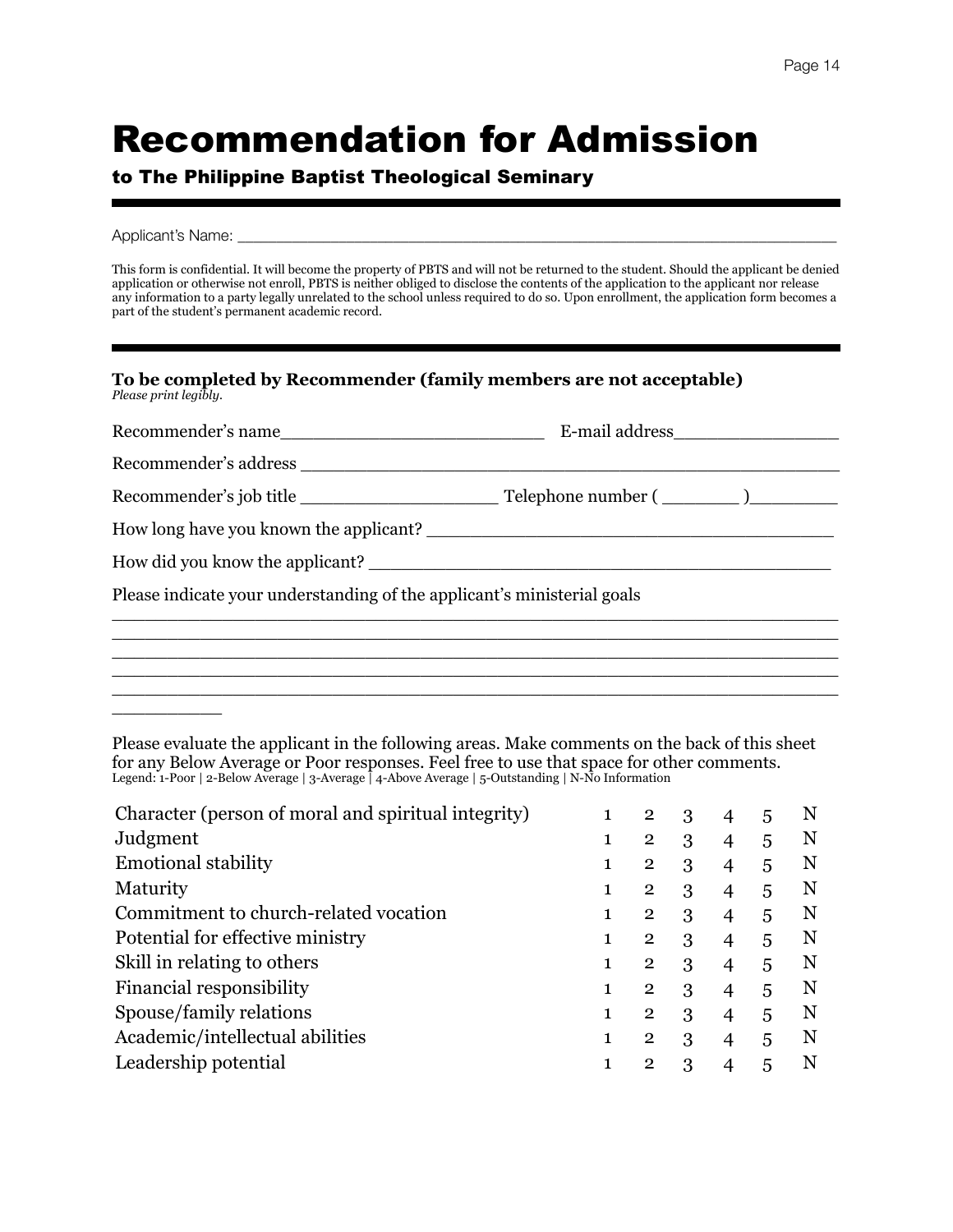Do you know of any physical, mental or emotional problems which might hinder effective work in Christian ministry?  $\Box$  res  $\Box$  no If ves, please elaborate.  $\Box$  no If yes, please elaborate.

Do you know of any physical, mental or emotional problems which might hinder the applicant's academic progress?  $\Box$  yes  $\Box$  no If yes, please elaborate.

Do you know of any personal habits (sexual behavior, drug/alcohol use) or personal prejudices which might hamper service in a church-related position?  $□$  yes  $□$  no If yes, please elaborate.

How do you perceive the attitude of the applicant's spouse/fiancé toward seminary education and vocational Christian ministry?

| $\Box$ Very positive  | $\Box$ Positive, with some reservations |
|-----------------------|-----------------------------------------|
| $\Box$ Neutral        | $\Box$ Negative                         |
| $\Box$ Not applicable | Please elaborate                        |

Would you recommend this person to a church-related position upon completion of seminary training?  $□$  yes  $□$  no

Do you recommend this person for admission? ☐ yes ☐ no

If yes, please check one: ☐ With confidence ☐ With some reservations ☐ With reluctance

What characteristics do you consider to be the greatest strengths or talents of the applicant?

What characteristics do you consider to be the greatest weaknesses of the applicant?

Additional Comments:

Recommender's Signature Date

\_\_\_\_\_\_\_\_\_\_\_\_\_\_\_\_\_\_\_\_\_\_\_\_\_\_\_\_\_\_\_\_\_\_\_\_\_\_\_\_\_\_\_\_\_\_\_\_\_\_\_\_\_\_\_\_\_\_\_\_\_\_\_\_\_\_

Thank you for your thoughtful responses. Please return this form to: **The Registrar** Philippine Baptist Theological Seminary 19 Tacay Road, Guisad Baguio City, 2600 Philippines